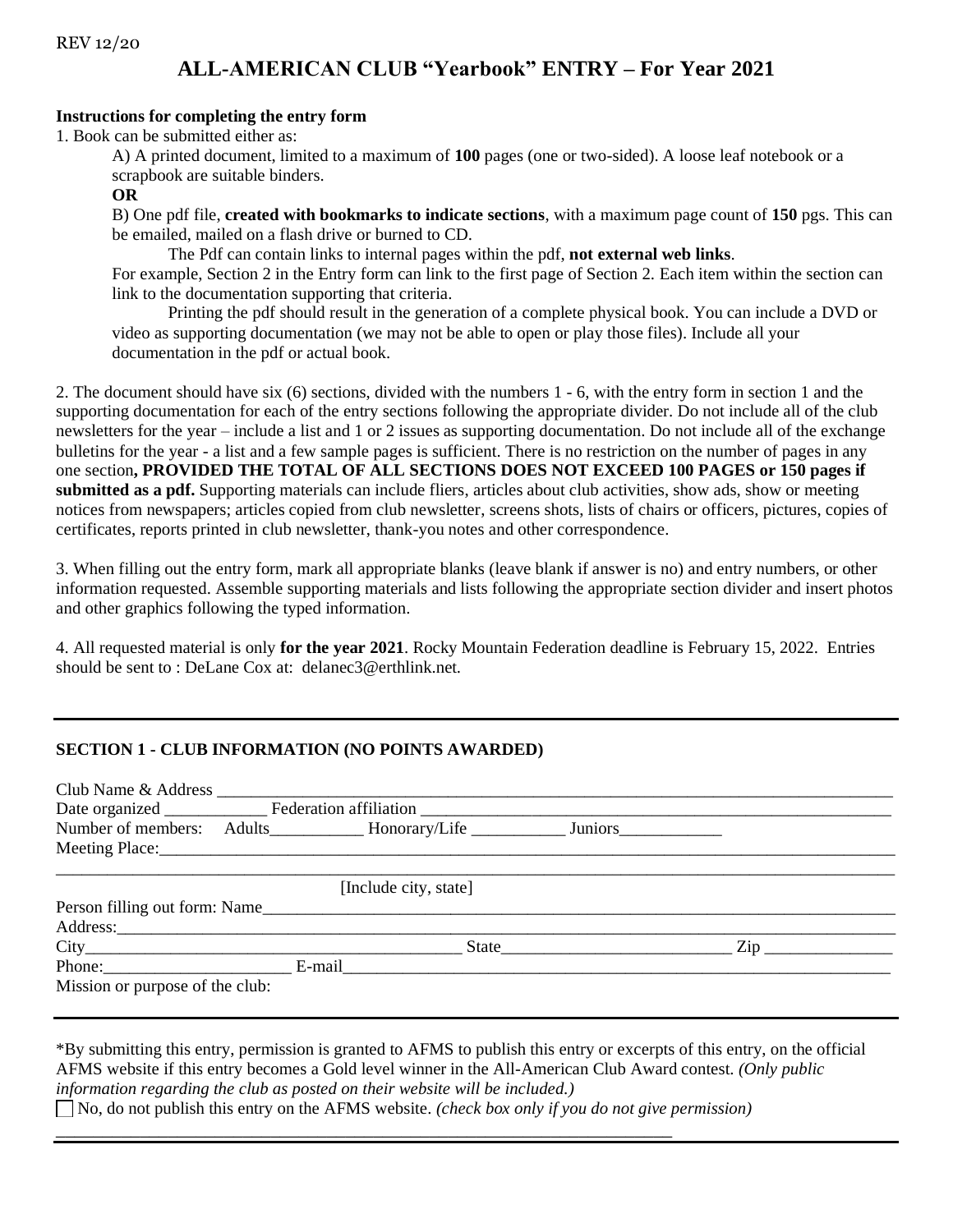# REV 12/20 **SECTION 2A – (IN PERSON) SERVICE & MEMBER ENGAGEMENT (15+ POINTS)**

| General Meetings:<br>Programs:<br><b>Board Meetings:</b><br>Officers:<br><b>Junior Meetings:</b>                                                                                                                                                                                                                                                                                                                                                                                                                                                                                                                                                                                                                                                                                                                                                                                                                                                                                                                                                                                                                                                                                                                                                                 | Number of meetings________ Average attendance_______ Guests_______<br>Number of meetings_____________ Average attendance__________<br>Include a separate list of officers, directors, and committee chairmen.<br>Number of meetings__________ Average attendance_________<br>Special Group Meetings (Established groups): Number attending:<br>Mineral study____________ Fossil study_____________ Intarsia__________ | Include a separate list of programs for the year, including topic, speaker, etc.<br>Bonus: Club uses Future Rockhounds of America AFMS/FRA Badge Program or has separate junior<br>Beading<br><u>Leading</u><br>Jewelry making ________ |  |  |  |
|------------------------------------------------------------------------------------------------------------------------------------------------------------------------------------------------------------------------------------------------------------------------------------------------------------------------------------------------------------------------------------------------------------------------------------------------------------------------------------------------------------------------------------------------------------------------------------------------------------------------------------------------------------------------------------------------------------------------------------------------------------------------------------------------------------------------------------------------------------------------------------------------------------------------------------------------------------------------------------------------------------------------------------------------------------------------------------------------------------------------------------------------------------------------------------------------------------------------------------------------------------------|-----------------------------------------------------------------------------------------------------------------------------------------------------------------------------------------------------------------------------------------------------------------------------------------------------------------------------------------------------------------------------------------------------------------------|-----------------------------------------------------------------------------------------------------------------------------------------------------------------------------------------------------------------------------------------|--|--|--|
|                                                                                                                                                                                                                                                                                                                                                                                                                                                                                                                                                                                                                                                                                                                                                                                                                                                                                                                                                                                                                                                                                                                                                                                                                                                                  |                                                                                                                                                                                                                                                                                                                                                                                                                       |                                                                                                                                                                                                                                         |  |  |  |
| <b>Bonus:</b> Competitive Displays by members? Yes____ Include list of participants.                                                                                                                                                                                                                                                                                                                                                                                                                                                                                                                                                                                                                                                                                                                                                                                                                                                                                                                                                                                                                                                                                                                                                                             |                                                                                                                                                                                                                                                                                                                                                                                                                       |                                                                                                                                                                                                                                         |  |  |  |
| Special Features: Club library: Yes<br>Yearbook committee or Website committee: Yes<br>Lapidary studio/workshop (supported by and available to members): Yes_____                                                                                                                                                                                                                                                                                                                                                                                                                                                                                                                                                                                                                                                                                                                                                                                                                                                                                                                                                                                                                                                                                                |                                                                                                                                                                                                                                                                                                                                                                                                                       |                                                                                                                                                                                                                                         |  |  |  |
| Field Trips: Yes_____No. of trips in field __________ Other trips (museum, shows)___________________<br>Other clubs invited? Yes                                                                                                                                                                                                                                                                                                                                                                                                                                                                                                                                                                                                                                                                                                                                                                                                                                                                                                                                                                                                                                                                                                                                 |                                                                                                                                                                                                                                                                                                                                                                                                                       |                                                                                                                                                                                                                                         |  |  |  |
| Workshops: (beading, lapidary skills, jewelry, etc.): Yes_______ Include a separate list of workshops.                                                                                                                                                                                                                                                                                                                                                                                                                                                                                                                                                                                                                                                                                                                                                                                                                                                                                                                                                                                                                                                                                                                                                           |                                                                                                                                                                                                                                                                                                                                                                                                                       |                                                                                                                                                                                                                                         |  |  |  |
| Traveling club display (For other club shows, youth groups, schools, etc.): Yes________                                                                                                                                                                                                                                                                                                                                                                                                                                                                                                                                                                                                                                                                                                                                                                                                                                                                                                                                                                                                                                                                                                                                                                          |                                                                                                                                                                                                                                                                                                                                                                                                                       |                                                                                                                                                                                                                                         |  |  |  |
| Section 2b (Virtual) PROMOTING MEMBER ENGAGEMENT 15+ pts<br>For virtual documentation, include list of sessions, attendees, copy of email invite, newsletter notice or article,<br>screen shots, copy (pdf) of presentation, podcast or video screen shots.<br>Created or hosted virtual meetings for members, or virtual meetings/activities for juniors Yes ____<br>Created or hosted virtual targeted meetings or classes (paleo, metalsmith, faceting, lapidary, beading, jewelry,<br>$etc)$ Yes $\_\_$<br>Created or hosted virtual social events or special presentations of speakers (via Zoom or other) Yes _____<br>Created or hosted virtual swap, auctions for members or general public Yes _____<br>Creation or promotion of virtual workshop or podcasts (YouTube, Facebook, other) Yes _____<br>Promotion or creation of virtual field trips Yes _____<br>Promotion or creation of virtual museums tours, major show tours, etc Yes _____<br>Created virtual club displays on Facebook or club website (albums featuring special collections or mineral)<br>Yes _______ (Provide screen shots, pdfs of display)<br><b>BONUS:</b> Describe what unique/ creative thing your club did to encourage member engagement and create<br>junior interest? |                                                                                                                                                                                                                                                                                                                                                                                                                       |                                                                                                                                                                                                                                         |  |  |  |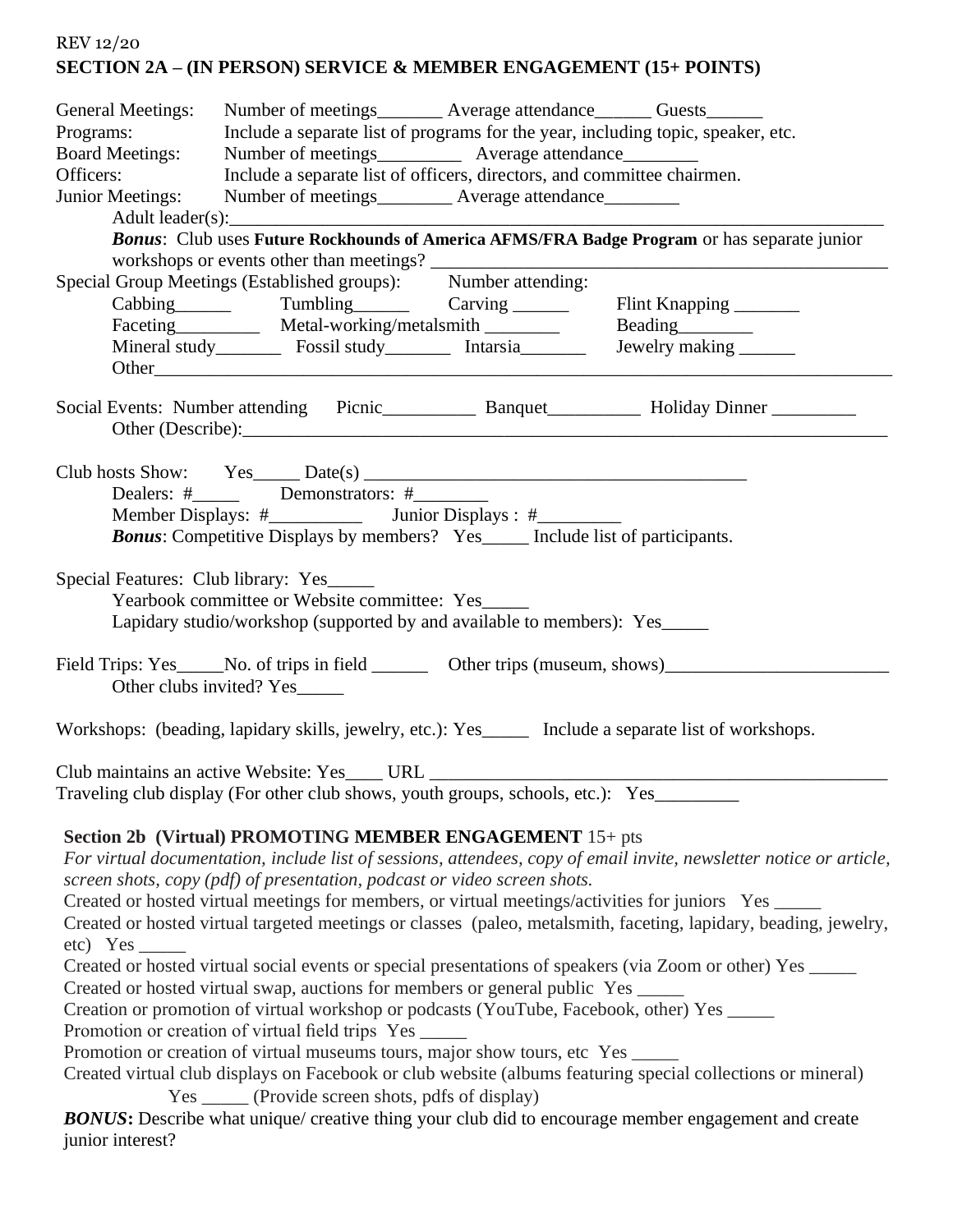## REV 12/20 **SECTION 3 - PUBLICATIONS AND PUBLICITY (15 POINTS)**

| Editor's name                                                                                                        |                                                                |  |  |  |  |
|----------------------------------------------------------------------------------------------------------------------|----------------------------------------------------------------|--|--|--|--|
| Club Website/Facebook site: Show information posted: Yes_____                                                        |                                                                |  |  |  |  |
| Meeting information posted: Yes_____                                                                                 |                                                                |  |  |  |  |
| Workshop information posted: Yes_____                                                                                |                                                                |  |  |  |  |
|                                                                                                                      |                                                                |  |  |  |  |
|                                                                                                                      |                                                                |  |  |  |  |
|                                                                                                                      |                                                                |  |  |  |  |
|                                                                                                                      |                                                                |  |  |  |  |
| Free or paid ads on TV/radio/web: Meeting notices: Yes                                                               |                                                                |  |  |  |  |
| Show information: Yes______                                                                                          |                                                                |  |  |  |  |
| SECTION 4 - SUPPORT FOR REGIONAL FEDERATIONS, AFMS AND OTHER CLUBS                                                   |                                                                |  |  |  |  |
| $(20+$ POINTS)                                                                                                       |                                                                |  |  |  |  |
| Members served in Federation as Officers, Committee Chairs or committee members:                                     |                                                                |  |  |  |  |
| Regional federation: Yes_____ Include a list of members serving.                                                     |                                                                |  |  |  |  |
| AFMS: Yes______ Include a list of members serving.<br>Members attended a Federation convention or show:              |                                                                |  |  |  |  |
|                                                                                                                      |                                                                |  |  |  |  |
| Regional Federation: Yes_____ #_____<br>$AFMS: Yes$ #                                                                |                                                                |  |  |  |  |
| Members supported Federation scholarships or endowment funds:                                                        |                                                                |  |  |  |  |
| AFMS: Scholarship fund: Yes______ Endowment fund: Yes_____                                                           |                                                                |  |  |  |  |
| Other support for regional Federations? (explain)________________________________                                    |                                                                |  |  |  |  |
| Members gave programs for other clubs:                                                                               | Yes ________ Include a list of programs.                       |  |  |  |  |
|                                                                                                                      |                                                                |  |  |  |  |
| Members attended other club shows, swaps, etc: Yes_____<br>Members held joint field trips with other clubs: Yes_____ |                                                                |  |  |  |  |
| Members displayed/demonstrated at other shows: Yes_____                                                              |                                                                |  |  |  |  |
| Club exchanged bulletins with other clubs: Yes_____ Include a list.                                                  |                                                                |  |  |  |  |
| Bonus: Club was host to a Regional Federation Convention or AFMS convention in 2016:                                 |                                                                |  |  |  |  |
|                                                                                                                      |                                                                |  |  |  |  |
| <b>Bonus:</b> Bulletin Editor is a member of Scribe: Yes_____                                                        |                                                                |  |  |  |  |
| Bonus: Members performed as judges for Bulletin Editor's contest, Competitive displays or Website                    |                                                                |  |  |  |  |
| List names, details or photo documentation<br>competitions?                                                          |                                                                |  |  |  |  |
|                                                                                                                      |                                                                |  |  |  |  |
| <b>SECTION 5a - IN Person COMMUNITY ENGAGEMENT (10 POINTS)</b>                                                       |                                                                |  |  |  |  |
| Members gave talks or demonstrations at local schools:                                                               | $Yes_$<br>Include a separate list of those given.              |  |  |  |  |
| Members gave talks or demonstrations to local groups:                                                                | Include a separate list of those given.<br>$Yes$ <sub>__</sub> |  |  |  |  |
| Members maintained displays at local public sites:                                                                   | Include a separate list of sites.<br>$Yes_$                    |  |  |  |  |
| Members maintained a booth or an activity at a local event: Yes_                                                     | Include a separate list of events.                             |  |  |  |  |
| Members donated materials to school, college, scouts, etc: Yes_                                                      | Include supporting documentation.                              |  |  |  |  |

Members active in local affairs: Yes\_\_\_\_\_ Include supporting documentation.

### **Section 5b (Virtual) COMMUNITY ENGAGEMENT** 10 pts

*For virtual documentation, include list of sessions, attendees, copy of email invite, newsletter notice or article, screen shots, copy (pdf) of presentation, podcast or video screen shots.* 

Creation of club-made worksheets, videos, podcasts or activities, (Facebook group events or YouTube videos) Yes\_\_\_\_\_\_ Include a separate list of those given.

Zoom/virtual talks or interactive sessions for juniors/schools (show 'n' tell, mineral ID, name that specimen, etc.) Yes\_\_\_\_\_ Include screenshots or list of those given.

Zoom/virtual presentations or activities for homeschooling, 4H, Scouts, Seniors, virtual fairs, etc)